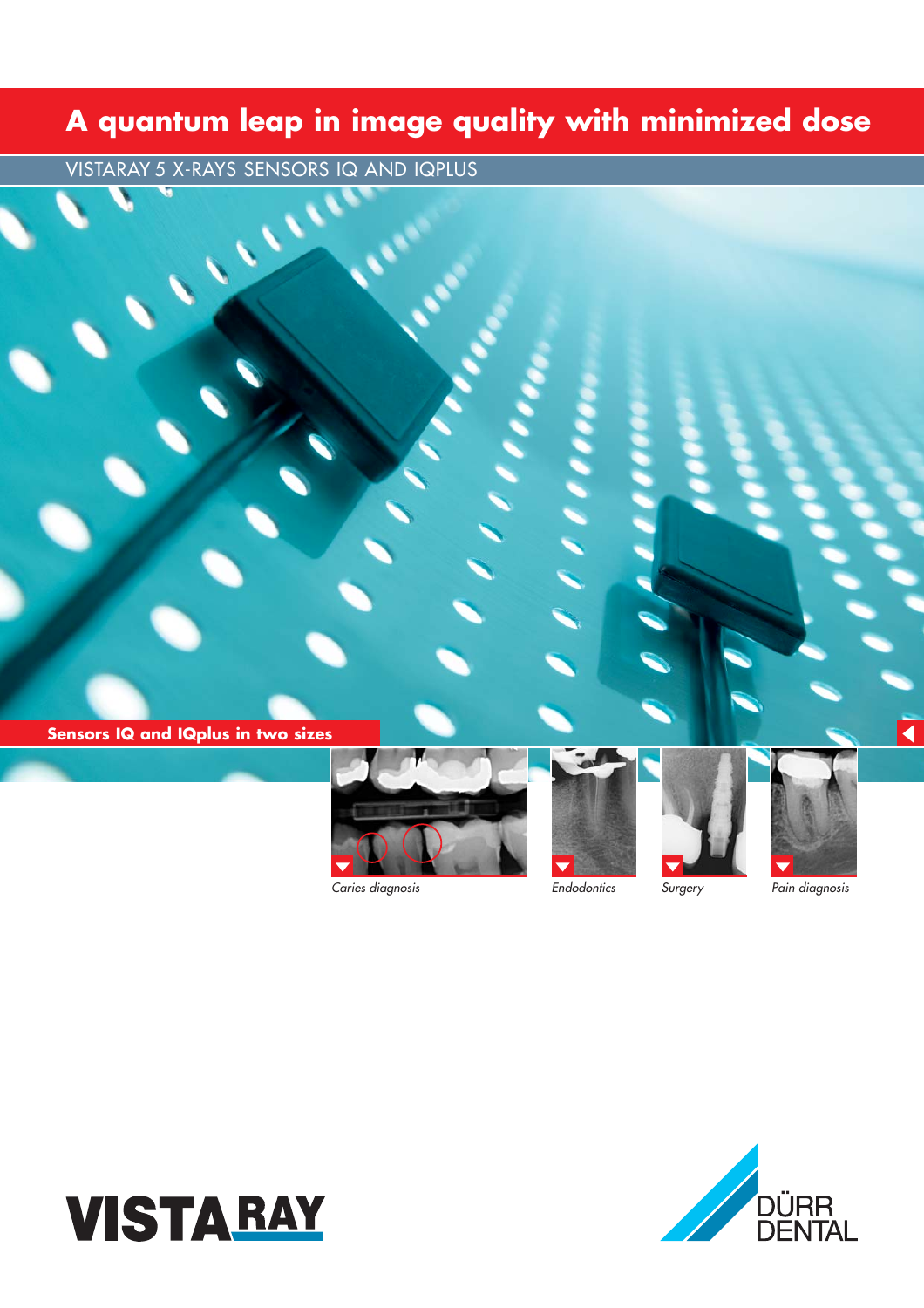## **Image quality and speed for the digit@l practice**

### DIGITAL SMALL X-RAY VISTARAY 5



#### **Digital Diagnostics with VistaRay 5**

The development of digital X-ray diagnostics represents a major advance in dentistry. VistaRay 5's advantages lie in its efficiency and quality of diagnosis with a minimal X-ray dose.

- X-rays can be taken directly at the treatment chair with immediate image availability
- New CCD technology with sensors IQ and IQplus. Their sensitivity and

resolution enable details to be identified both of D1 lesions and of ISO 06 endo instruments right to the instrument tip.

Additional X-rays can be taken thanks to further dose reduction of approx. 50 % in comparison with conventional sensors.

You'll find VistaRay in operation wherever accurate high quality X-rays are required quickly and with a minimal dose. Endodontic treatment is considerably shortened as you no longer have to wait several minutes for the radiographic measurement.

VistaRay can thus improve the efficiency and quality of diagnosis and treatment and as a result improve patient satisfaction.

### **Specific indications for VistaRay**

Immediate image availability enables intraoperative diagnoses to be made in cases of:

- ▶ Emergency treatment
- ▶ Patients in pain
- ▶ Endodontics
- Surgery/implantology
- ▶ Prosthetics
	- ▶ Pin insertions
	- Checking for accuracy of fit





*Pain diagnosis: apical radiolucency* 



*Endodontics: Imaging of ISO 06 end instrument right to its tip*



*Surgery: correct dental Implant position*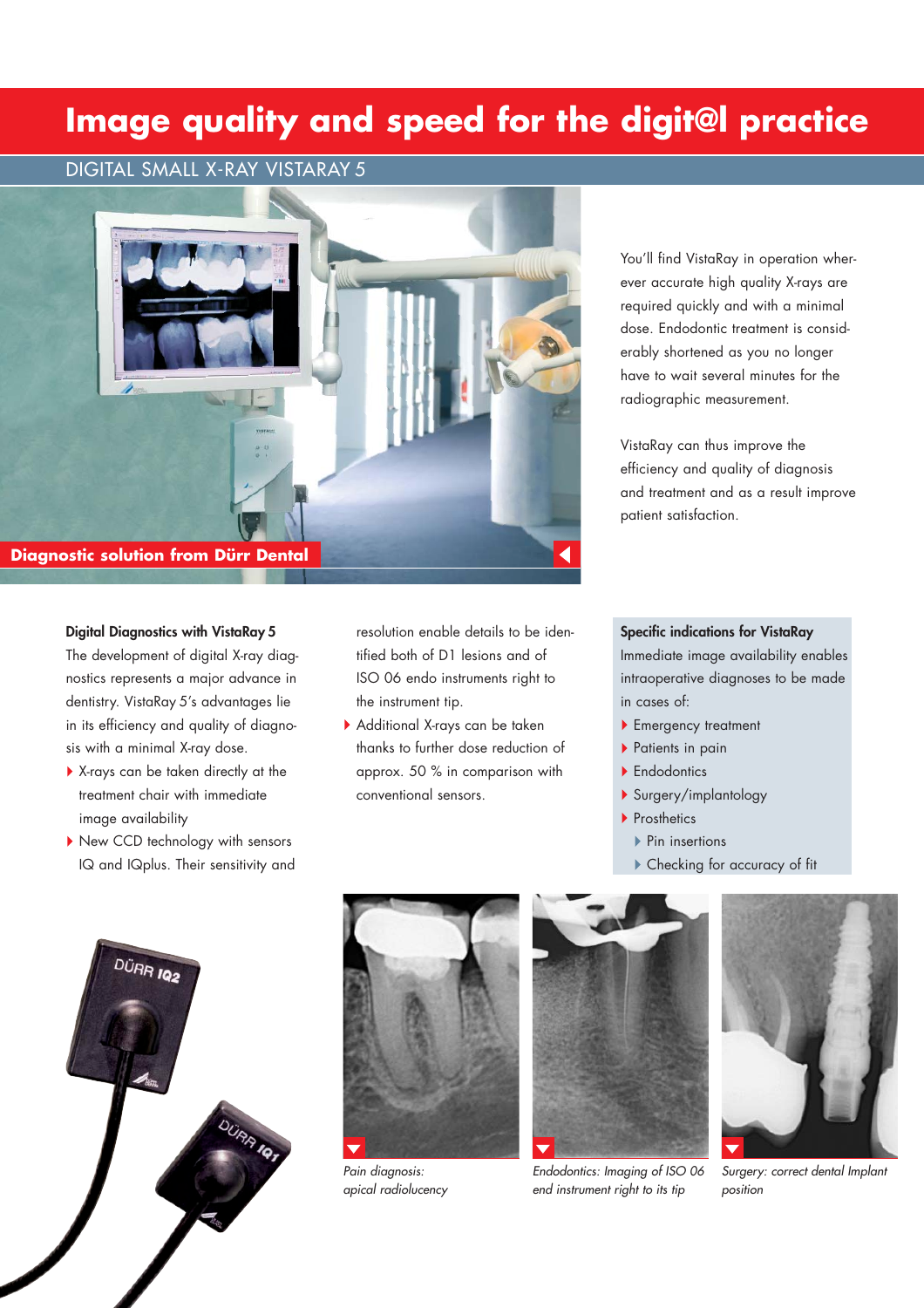# **Dürr's innovative CCD technology**

### VISTARAY 5 SENSORS IQ AND IQPLUS

|                |                                                                                 |                          | <b>INDICATIONS</b>                 |                                        |                         |                                                        |                                    |                                                                                     |
|----------------|---------------------------------------------------------------------------------|--------------------------|------------------------------------|----------------------------------------|-------------------------|--------------------------------------------------------|------------------------------------|-------------------------------------------------------------------------------------|
| <b>Sensors</b> | Image quality                                                                   | <b>Dose</b><br>reduction | <b>Emergency</b><br>diagnosis      | <b>Caries</b><br>diagnosis             | <b>Endodontics</b>      | Surgery                                                | Implantology                       | <b>Prosthetics</b>                                                                  |
| <b>IQ</b>      | very good                                                                       | 50%                      | immediate<br>image<br>availability | D <sub>2</sub> lesion can<br>be imaged | ISO 06 can<br>be imaged | Imaging of<br>all surgically<br>relevant<br>structures | immediate<br>image<br>availability | Therapy control<br><i>Intraoral</i><br>preparations                                 |
| <b>IQplus</b>  | $excellent -$<br>optimized<br>structural<br>imaging<br>matches<br>analog images | 50%                      | immediate<br>image<br>availability | D1 lesion can<br>be imaged             | ISO 06 can<br>be imaged | optimum,<br>sophisticated<br>imaging                   | immediate<br>image<br>availability | Therapy control-<br>Intraoral<br>preparations,<br>optimum,<br>structural<br>imaging |

### **A quantum leap in image information made possible by Dürr CCD sensor technology**

Modern dentistry means "prevention" and this requires sophisticated diagnostics. The VistaRay 5 sensors IQ and IQplus set a new standard in image quality for intraoral X-ray sensors. Drawing on decades of experience in general X-ray technology Dürr Dental has now been able to increase the

performance of the CCD sensors by means of a new coating technique. Compared with CMOS sensors the CCD chips used in Dürr Dental's systems offer a **higher degree of sensitivity** and thus require a **significantly lower X-ray dose**. Thanks to the improved **"detective quantum efficiency"** (DQE) the CCD sensors attain an optimized signal/noise ratio and thus a **superior identification of detail**. The so-called "dark current" in these sensors is smaller by a factor of 20 to 100 in comparison with that in CMOS sensors. This **improves the image resolution** and thus the overall quality of diagnosis.

The new high-performance sensors IQ and IQplus are available in two sizes: for standard X-rays (size 1) and for bitewing X-rays (size 2).



*VistaRay 5 Sensor IQ*

*Advantages gained by using Dürr scintillator and fiber optics: • X-ray absorption in excess of 99 % > no image noise • transmission through fine fibers > high effective resolution • strong useful signal > high DQE*



#### *VistaRay 5 Sensor IQplus*

*ê tering effect > effective resolution = theoretical resolution • Light-focusing Additional advantages gained by using needle scintillator: • Almost no scatgives a stronger useful signal > optimum DQE – matches analog images*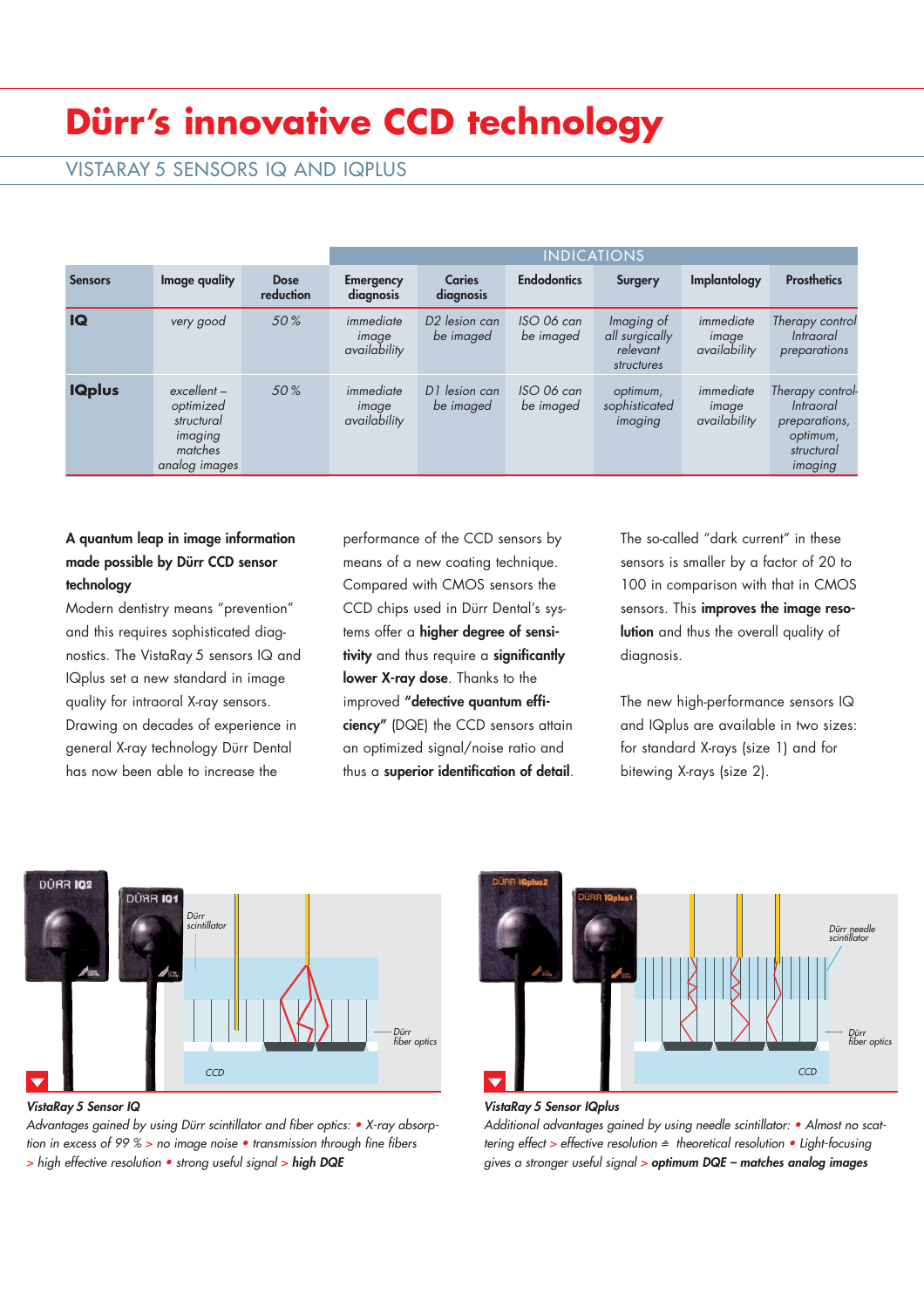DURR DIGITAL IMAGING

hore

**VistaRay 5 – easy integration into the treatment unit: Control unit with sensor holder on the lamp bar and Dürr monitor**

888788

#### **Dürr Digital Diagnostics**

The digital small X-ray VistaRay 5 fits ideally into the concept of Dürr Digital Diagnostics. The system can be integrated flexibly and quickly at the practice. Dürr DBSWIN enables X-ray exposures and intraoral camera images to be processed and archived using the same user interface.



*VistaRay 5 – direct connection of the control unit via USB to your laptop. Wall installation of the control unit including sensor holder*



**The Company** 

*VistaRay 5 Sensor IQ in the practice*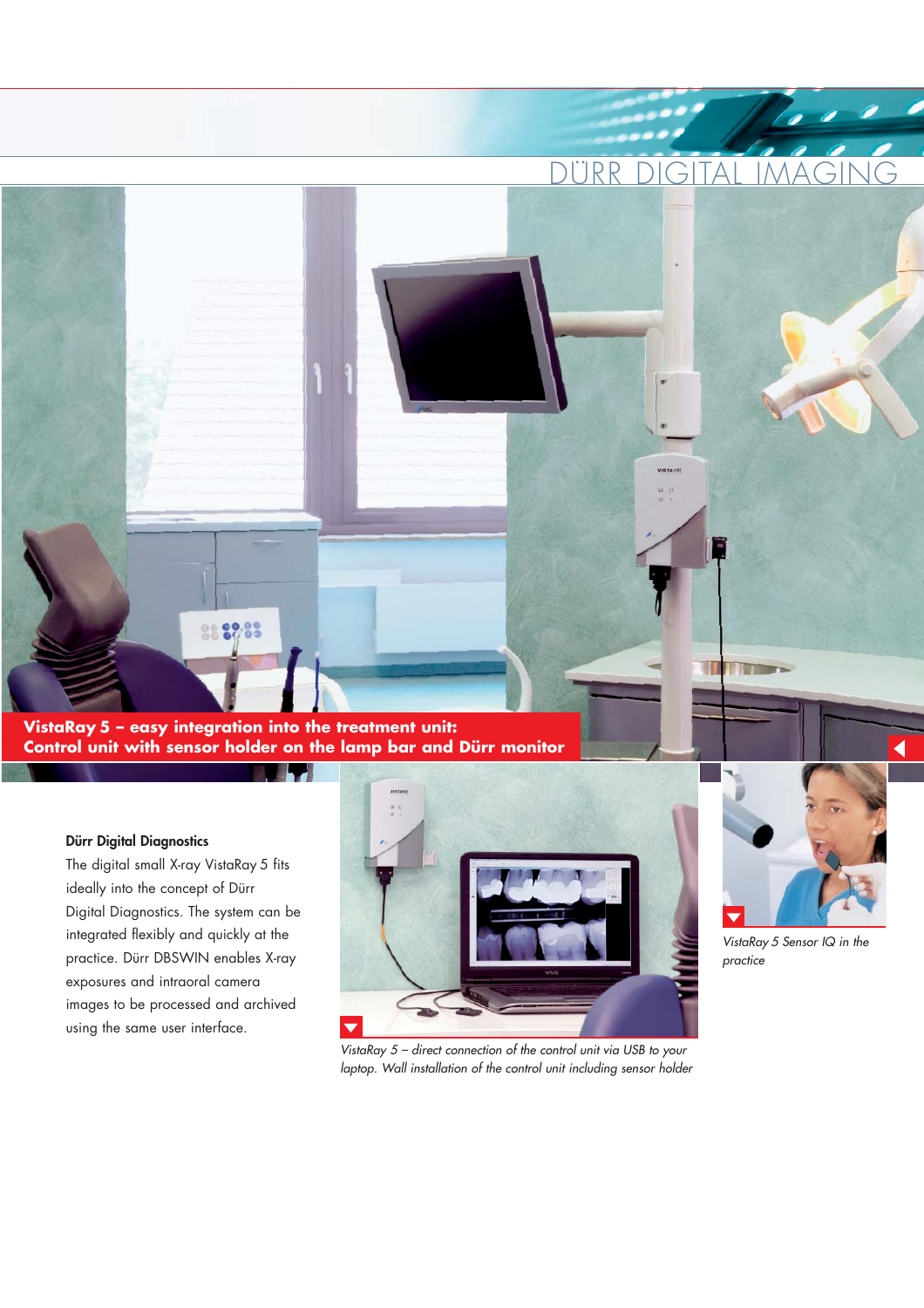## **Diagnosis with 50 % dose reduction**

### VISTARAY 5 COMPARED WITH DETECTOR SYSTEMS ON THE MARKET



High-quality competitor's sensor, 2005: D<sub>1</sub> and D<sub>2</sub> lesion visible at 35 from 80 ms



VistaRay 4 HR-Sensor, 2002: D<sub>2</sub> lesion visible at 35





**VistaRay 5 Sensor IQ, 2005: D<sub>1</sub> and D<sub>2</sub> lesion visible at 35 from 40 ms** 



**VistaRay 5 Sensor IQplus, 2005: D<sub>1</sub> and D<sub>2</sub> lesion visible at 35 from 20 ms** 







unnecessarily high dose, no quality gain

*Exposure times 70 kV, 8 mA (Trophy Irix Intraoral-Röntgengerät [intraoral X-ray machine]. In the case of VistaRay 5 all exposures for visualizing the enamel caries were taken with diagnosis supporting caries filter 1 using Dürr DBSWIN image processing software.*

*Test carried out and image material provided by EiD – Excellence in Dentistry, Privates Dentales Forschungsinstitut [private dental research institute] Drs. med. dent. Viktoria & Robert Kalla, Basel (CH), 2005, Universität Erlangen, PD Dr. Dr. M. Thoms*